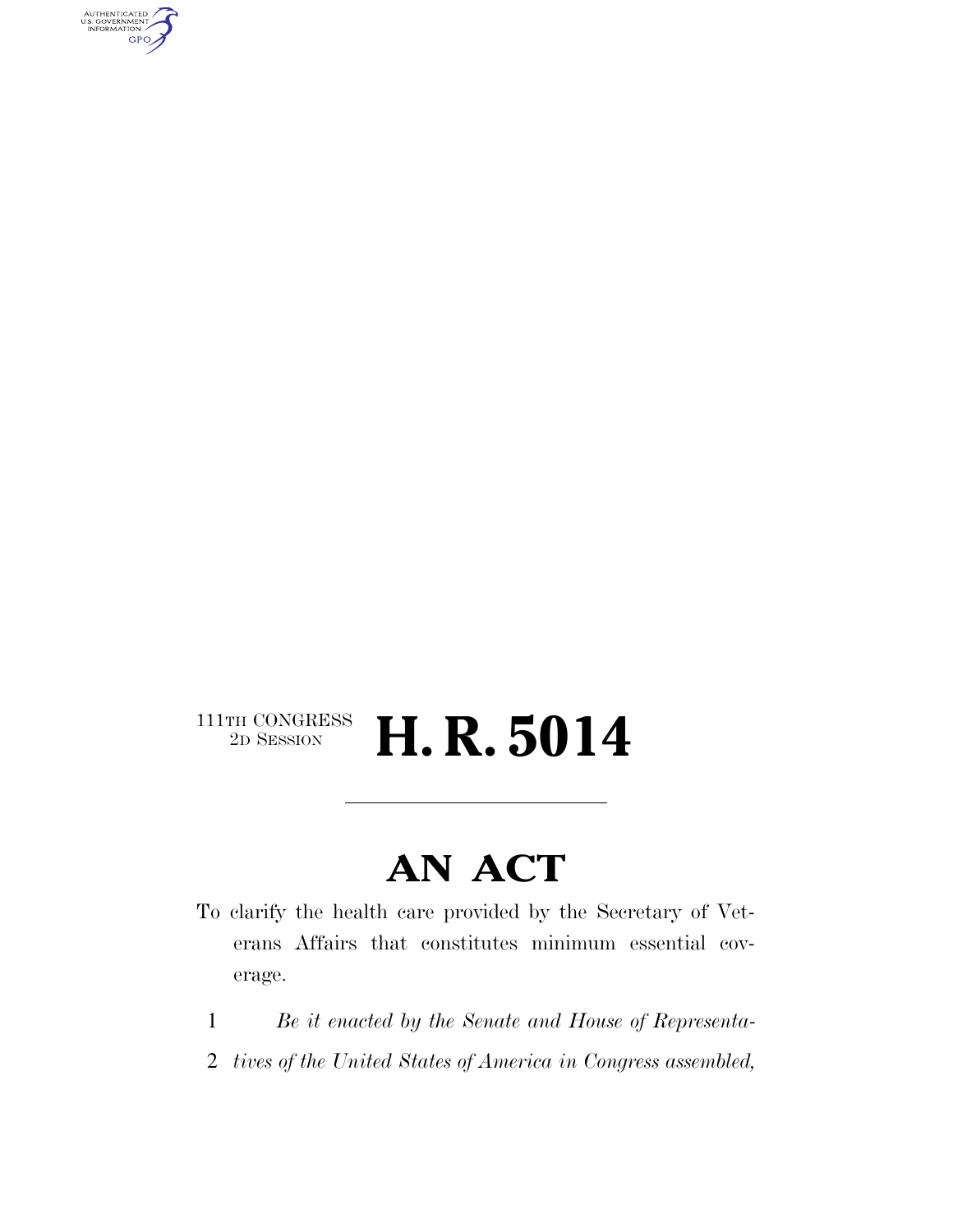| 1 SECTION 1. CLARIFICATION OF HEALTH CARE PROVIDED |
|----------------------------------------------------|
| BY THE SECRETARY OF VETERANS AFFAIRS               |
| THAT CONSTITUTES MINIMUM ESSENTIAL                 |
| COVERAGE.                                          |

 (a) IN GENERAL.—Clause (v) of section 6 5000 $A(f)(1)(A)$  of the Internal Revenue Code of 1986, as added by section 1501(b) of the Patient Protection and Affordable Care Act, is amended to read as follows:

 ''(v) a health care program under chapter 17 or 18 of title 38, United States Code, as determined by the Secretary of Veterans Affairs, in coordination with the Secretary of Health and Human Services and the Secretary,''.

 (b) EFFECTIVE DATE.—The amendment made by subsection (a) shall take effect as if included in section 1501(b) of the Patient Protection and Affordable Care Act.

> Passed the House of Representatives May 12, 2010. Attest:

> > *Clerk.*